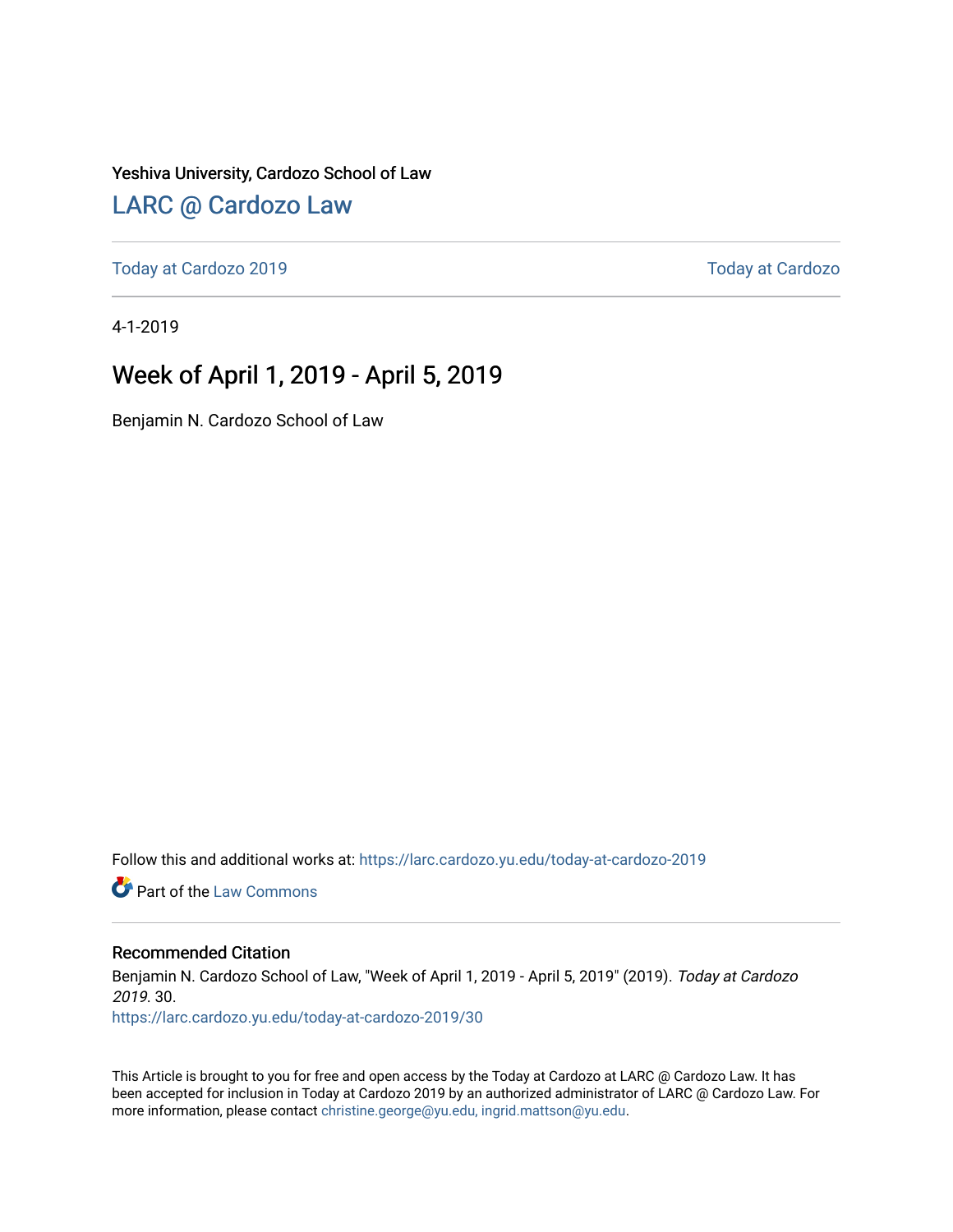### Monday, April 1, 2019

Cardozo Law Revue Activity Meeting: Join the Cast!

We are currently cooking up comic scenes and songs for the community's entertainment. Now is the perfect time to join.

If you are interested (a) to show off a talent, (b) to join the cast for the Spring Semester, (c) to contribute writing, (d) to volunteer as crew, or (e) to just otherwise avert scholastic meltdown, join us for skit staging, singing, and improv.

Be a part of Cardozo's longstanding tradition, and most importantly, have fun!

Today at Room 423 7 pm

Food will be served.

### **We invite you to join us for our last General Body Meeting of the semester on Monday, April 1st at 12:45 PM in Room 423.**

In addition to our usual programming, we will be introducing the application process for positions on next year's board. Lunch will be provided.

All are welcome and encouraged to come.

Thanks and can't wait to see you there! FLS E-Board"

## Upcoming Events and Announcements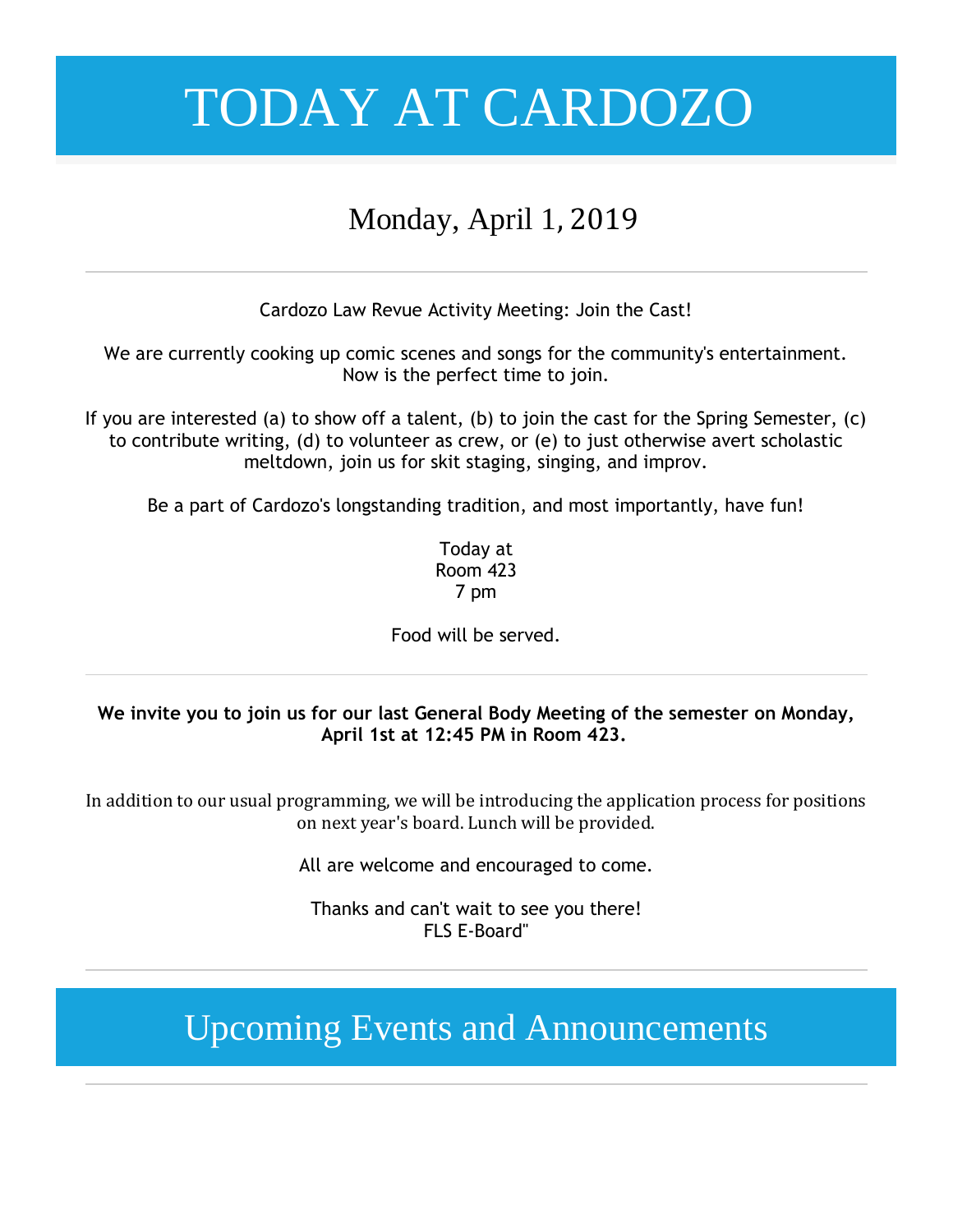Ever heard of the Music Modernization Act? Come learn about the newly passed legislation's effects on the music industry with the Entertainment Law Society at our panel on Thursday, April 4

th from 6-9pm in the Moot Court Room. The panel will be called "A Panel Discussion on the Music Modernization Act."

· Moderator: Marc Ostrow (Principal at the Law Offices of Marc D. Ostrow and Adjunct Professor in Music Law at Cardozo)

**Panelists** 

Stuart Rosen (General Counsel, BMI)

Carla Miller (Vice President, Litigation Counsel, Universal Music Group)

Phil Galdston (Grammy-Nominated Professor of Songwriting, NYU)

1.5 transitional/non-transitional New York State CLE credits in the category "Areas of Professional Practice," are available if anyone wants to invite people from their internship. If you're interested in this panel, you should also attend our April 11<sup>th</sup> Mock Record Contract Negotiation (more on this later!).

See you there!

### \*\*ATTENTION 1L STUDENTS\*\*

Following final exams, 1Ls who have completed their first full year of coursework can participate in the Spring Writing Competition. The Writing Competition, in conjunction with grades and rankings, will help determine placement on Cardozo's journals (including the *Cardozo Law Review*), Moot Court Honor Society, and the ADR Competition Team Honor Society.

The Spring Writing Competition will take place **Monday, May 20, 2019 - Wednesday, May 22, 2019.**

Attendance at the informational meeting is **mandatory** for 1Ls who wish to participate in the Spring Writing Competition. Attendance will be taken. **MANDATORY INFO SESSIONS**:

> **Sections A, B, F:** Monday, April 8 at 12PM-1:15PM in the Moot Court Room

> > **Sections C, D, E:**

Wednesday, April 10 at 12PM-1:15PM in Room 206, with overflow in Room 204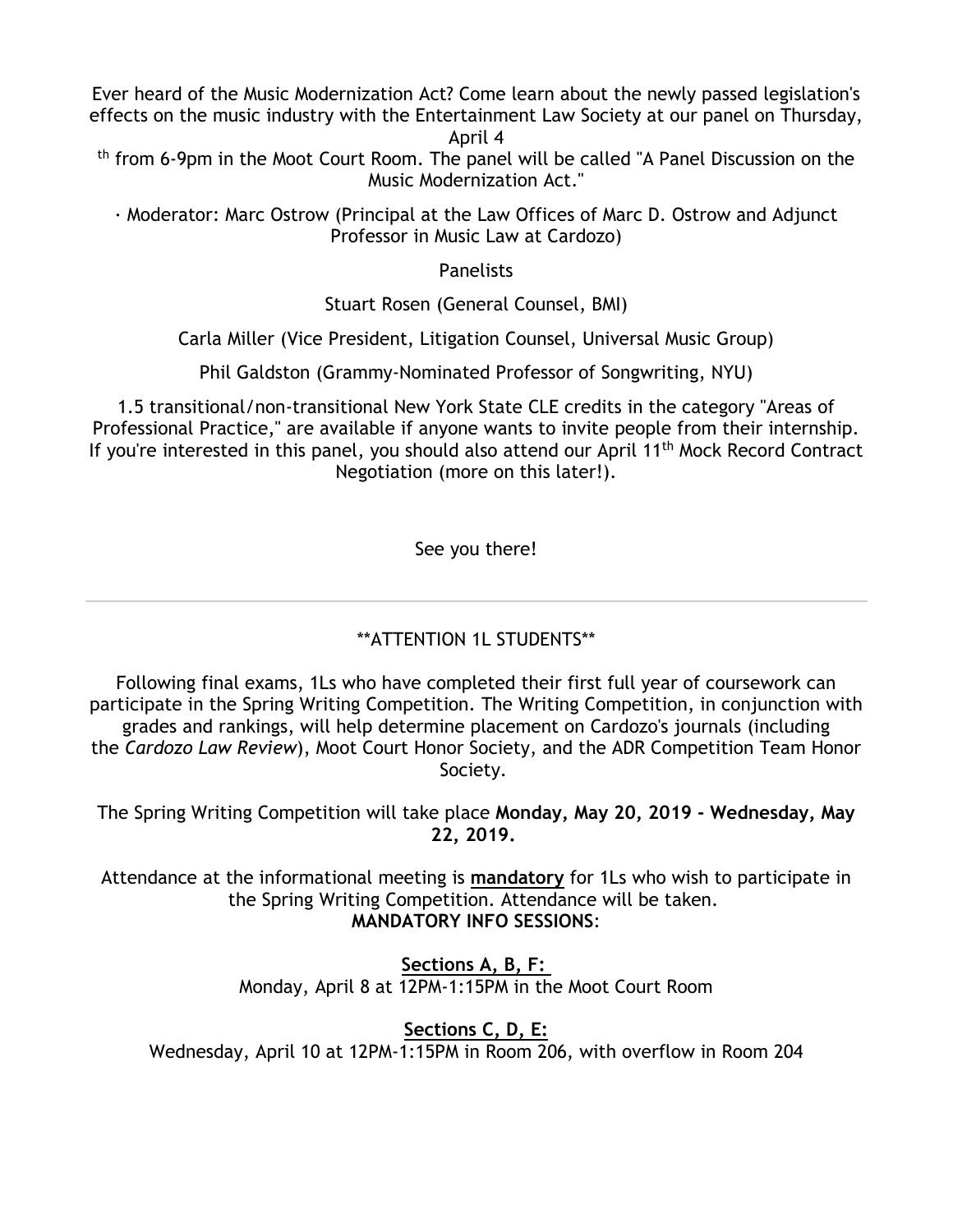## Tuesday, April 2, 2019

### **30th Annual Uri and Caroline Bauer Memorial Lecture: Professor Zephyr Teachout**

Cardozo Law Review is pleased to welcome Professor Zephyr Teachout to discuss her upcoming book, Break 'em Up. This lecture will explore the argument for a national antimonopoly movement, and will include a discussion of how such a movement would affect the future of law.

Professor Teachout is an expert in the field of corruption law. Her book on the political and legal history of corruption in the United States, Corruption in America: From Benjamin Franklin's Snuff Box to Citizens United, is widely recognized as a groundbreaking analysis on the subject. Former Supreme Court Justice John Paul Stevens cited her anti-corruption research in his dissent in Citizens United.

### **Jacob Burns Moot Court Room Tuesday, April 2nd at 6 p.m.**

*A reception with food and beverages to follow.*

## Upcoming Events and Announcements

Join Chabad at Cardozo at 12:10pm for Ten Minutes of Torah in room 425. Pizza will be served. Looking forward to seeing everybody there.

27<sup>th</sup> Annual Public Service Celebration is tomorrow!

Doors open at 5:00 p.m.

We are serving up some fun! Enjoy music with DJ Habeeb, food and drink, the INSPIRE! Awards, and our faculty and Cardozo experience auction. Join us in support of Cardozo's Public Service Summer Stipend program as we celebrate the good works our students do every summer and every year.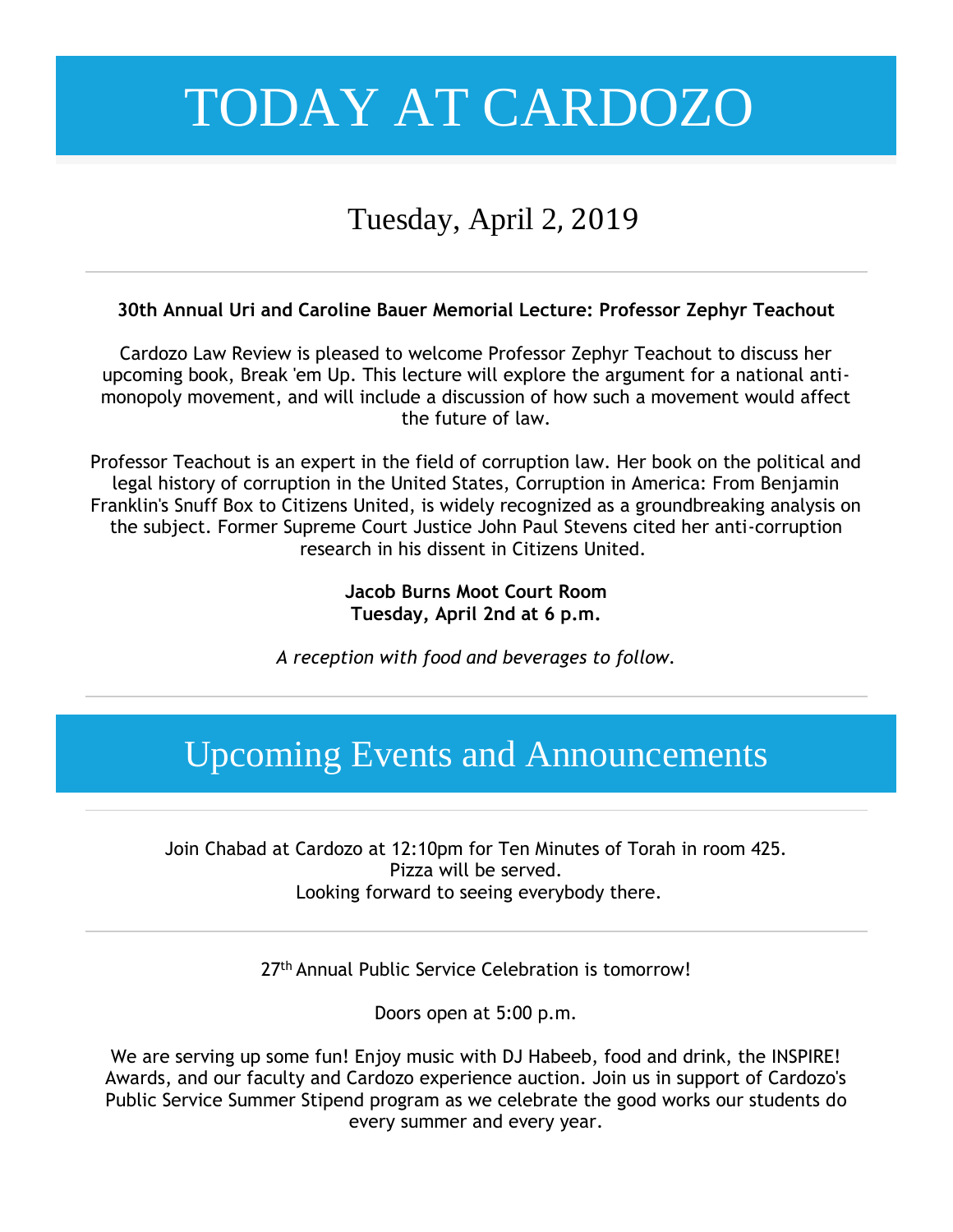### Wednesday, April 3, 2019

27<sup>th</sup> Annual Public Service Celebration is tonight!

Doors open at 5:00 p.m.

We are serving up some fun! Enjoy music with DJ Habeeb, food and drink, the INSPIRE! Awards, and our faculty and Cardozo experience auction. Join us in support of Cardozo's Public Service Summer Stipend program as we celebrate the good works our students do every summer and every year.

Join Chabad at Cardozo at 12:10pm for Ten Minutes of Torah in room 425. Pizza will be served. Looking forward to seeing everybody there.

Let's Talk about the Boteros: Law, Memory, and the Torture Memos at Berkeley Law with Professor Laurel E. Fletcher Wednesday, April 3, 12-1:15PM Room 525 Lunch will be served

Please join CLIHHR as we welcome Professor Laurel E. Fletcher (Berkeley Law) for a thought-provoking and timely discussion on how institutions of higher learning confront symbols of their ties to slavery, colonialism, racism and other projects antithetical to their values. Professor Fletcher will discuss how Berkeley Law has reckoned with its association with the "Torture Memos" of the Bush Administration through one of their principal authors, Berkeley law professor John Yoo. The school acknowledges this link by exhibiting paintings by Fernando Botero of prisoner abuse by U.S. soldiers at Abu Ghraib. The paintings may soon be removed, raising the question that while schools are taking down symbols of injustice, what are the stakes involved in taking down symbols to confront *injustice*?

Laurel E. Fletcher is Clinical Professor of Law at UC Berkeley, School of Law where she directs the International Human Rights Law Clinic. Fletcher has advocated on behalf of victims before international courts and tribunals, and has issued numerous human rights reports on topics ranging from sexual violence in armed conflict to human rights violations of tipped workers in the US restaurant industry. She also has conducted several empirical human rights studies, including of the impact of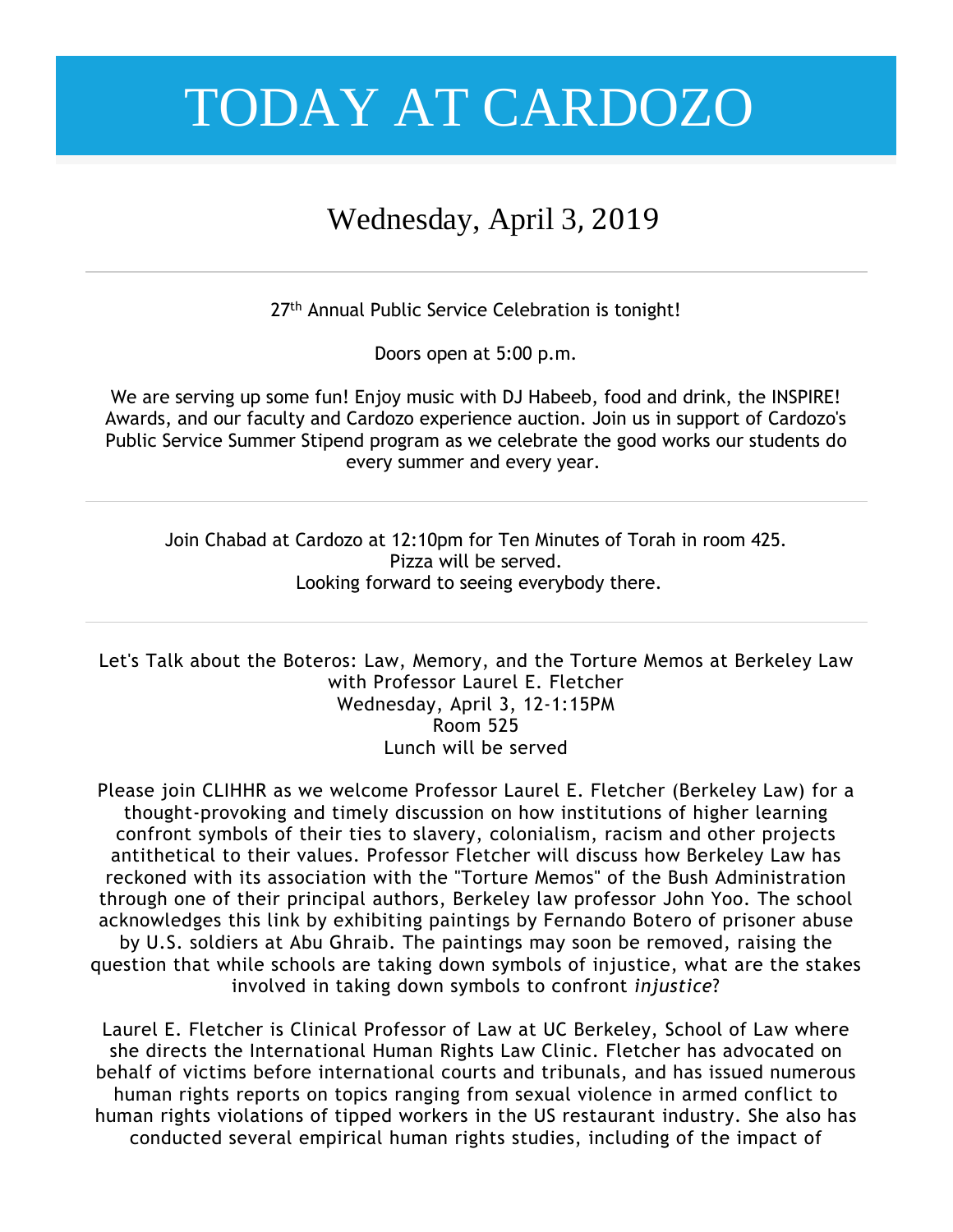detention on former detainees who were held in U.S. custody in Afghanistan and Guantanamo Bay, Cuba. She served as co-Editor-in-Chief of the International Journal of Transitional Justice (2011-2015). Fletcher was selected as a Herbert Smith Freehills Visitor to the Faculty of Law in the University of Cambridge for 2019.

> Cross-Border Practice Society & Tax Law Society Invite You to Our Lunch Panel!

### **An Introduction to the Global M&A: From the Lenses of Transaction, Tax & Compliance**

**Wednesday, April 03 // 12-1:30 PM // Room 204**

**Panelists: Stephen Kotran**, Managing Partner at Sullivan & Cromwell **Zvi Hahn**, Partner at Steptoe & Johnson **Barry Koch**, Independent Consultant, Former Chief Compliance Officer of Western Union

### **Moderated by: Professor Charles Yablon**

Pasta and salad will be served!

Reminder that election applications for next year's IPLS board are due **this Friday, April 5th** .

If interested, please send to IPLS (both: 1) your resume, and 2) a short blurb (500 words max) on what position you would like and why you are a good fit for the job.

You can apply for up to three positions, which are as follows:

- 1. President
- 2. Vice President
- 3. Treasurer
- 4. Secretary
- 5. Entertainment Law Chair
- 6. Trademark Law Chair
- 7. Patent Law Chair
- 8. Copyright Law Chair
- 9. IT/Software Chair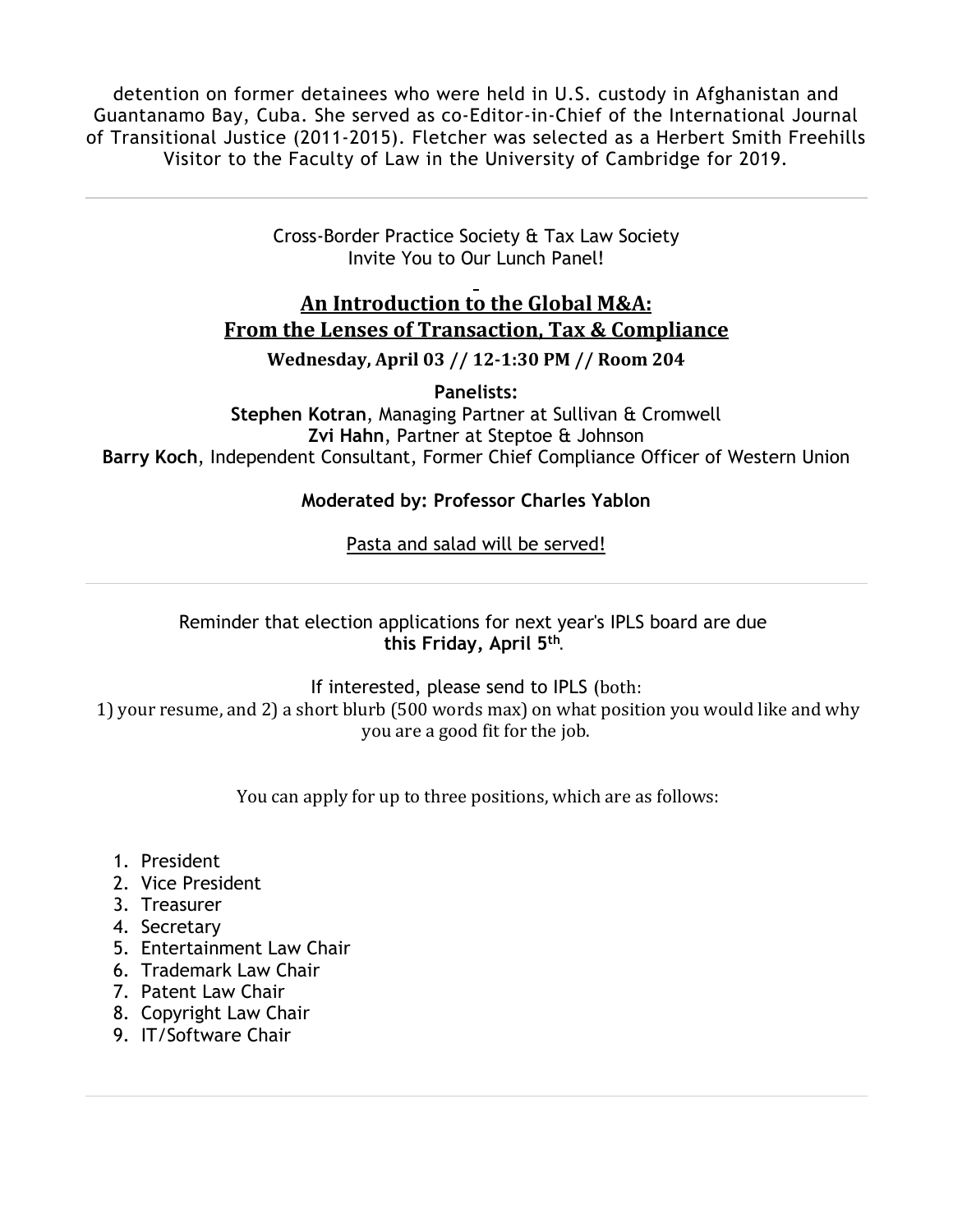## Upcoming Events and Announcements

Native Americans in the Law

April 4th, 12pm

Room 205

American Constitution Society

Come join lawyers and activists to discuss tribal sovereignty, child welfare, federal law on reservations and more.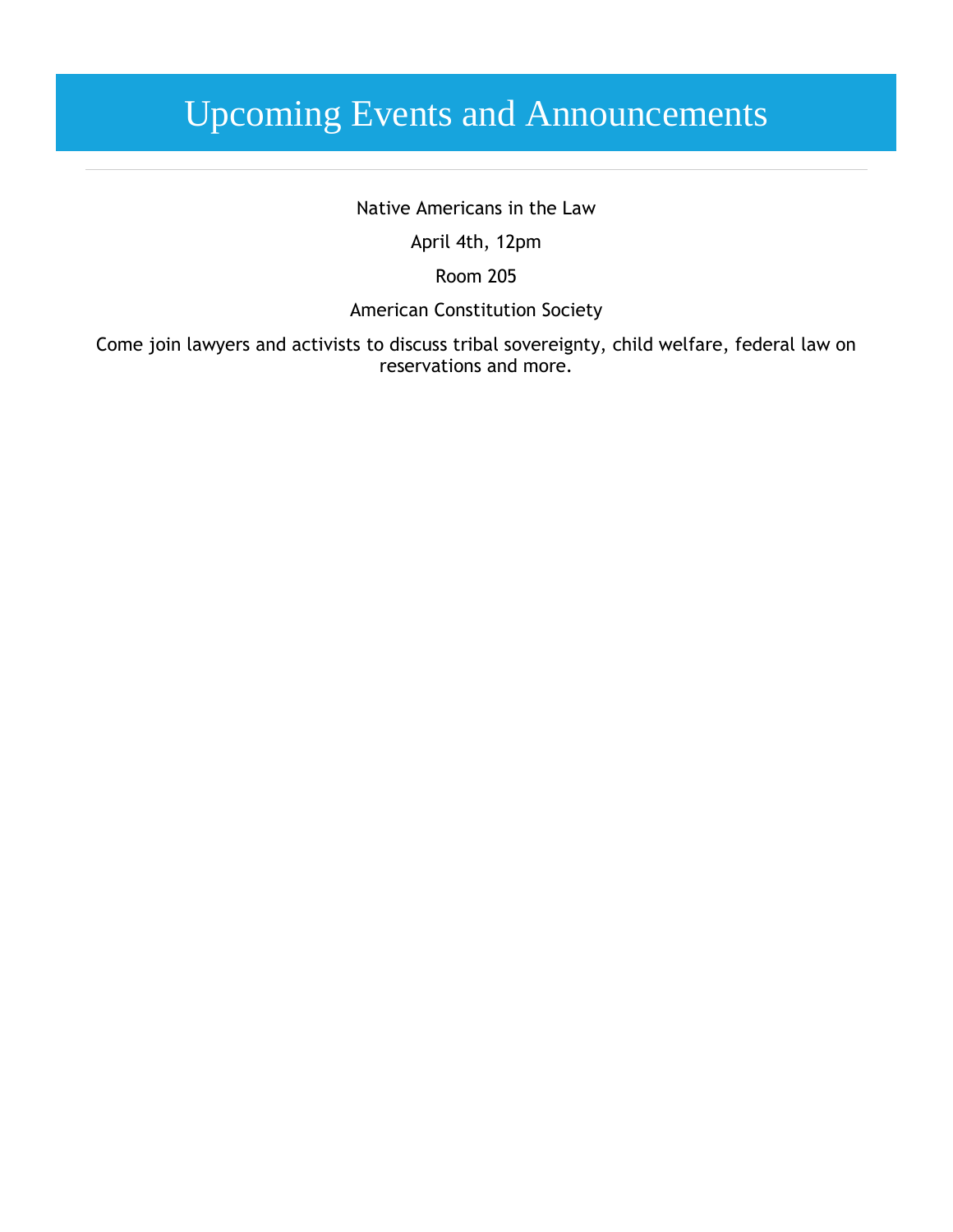### Thursday, April 4, 2019

### **Pathways: A Conversation with Adam Amsterdam '85**

**Join Dean Melanie Leslie '91 for an in-depth interview with Adam Amsterdam '85.**

### **Desserts and refreshments will be served!**

Amsterdam has more than 30 years of experience in corporate law. He has handled commercial transactions, government relations matters and building business-focused legal teams. Amsterdam has worked with prominent New York and New Jersey firms including Stroock & Stroock & Lavan and ADP. He is currently the General Counsel for Broadridge Financial Solutions, where he handles all legal matters.

Amsterdam earned his J.D. from Cardozo, where he was an Associate Editor of the Cardozo Law Review.

The interview is the first in Dean Leslie's Pathways series, catching up on the career paths of Cardozo alumni.

This event is co-sponsored by the Office of Alumni Affairs, the Heyman Center on Corporate Governance and the Office of Student Services.

> **Thursday, April 4, 2019 4 p.m. Room 1008**

### **Walk-ins Welcome!**

Ever heard of the Music Modernization Act? Come learn about the newly passed legislation's effects on the music industry with the Entertainment Law Society at our panel on Thursday, April 4<sup>th</sup> from 6-9pm in the Moot Court Room.

> The panel will be called "A Panel Discussion on the Music Modernization Act."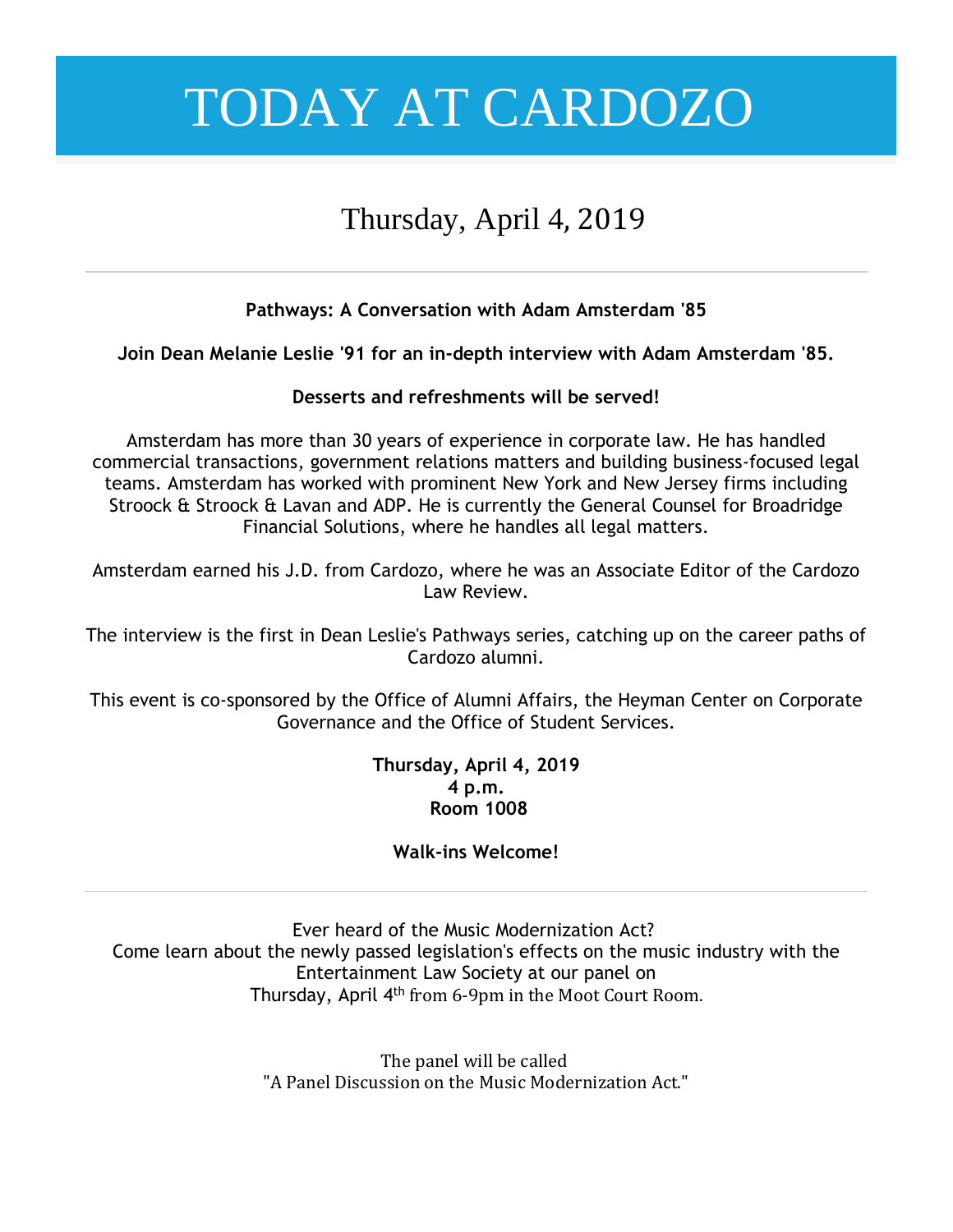· Moderator: Marc Ostrow (Principal at the Law Offices of Marc D. Ostrow and Adjunct Professor in Music Law at Cardozo)

· Panelists

o Stuart Rosen (General Counsel, BMI)

o Carla Miller (Vice President, Litigation Counsel, Universal Music Group)

o Phil Galdston (Grammy-Nominated Professor of Songwriting, NYU)

1.5 transitional/non-transitional New York State CLE credits in the category "Areas of Professional Practice," are available if anyone wants to invite people from their internship.

If you're interested in this panel, you should also attend our April 11<sup>th</sup> Mock Record Contract Negotiation (more on this later!).

See you there!

### Native Americans in the Law

April 4th, 12pm

Room 205

American Constitution Society

Come join lawyers and activists to discuss tribal sovereignty, child welfare, federal law on reservations and more.

## Upcoming Events and Announcements

The Heyman Center on Corporate Law & Governance invites you to our last event of the semester:

**Controlling Foreign Investments: A Comparative Analysis**

**Speaker**: Andrea Guaccero, Professor, Roma Tre **Date**: Tuesday, April 9, 2019 **Time**: 12:30 pm Location: 5<sup>th</sup> Floor Faculty Lounge

**Lunch will be provided.**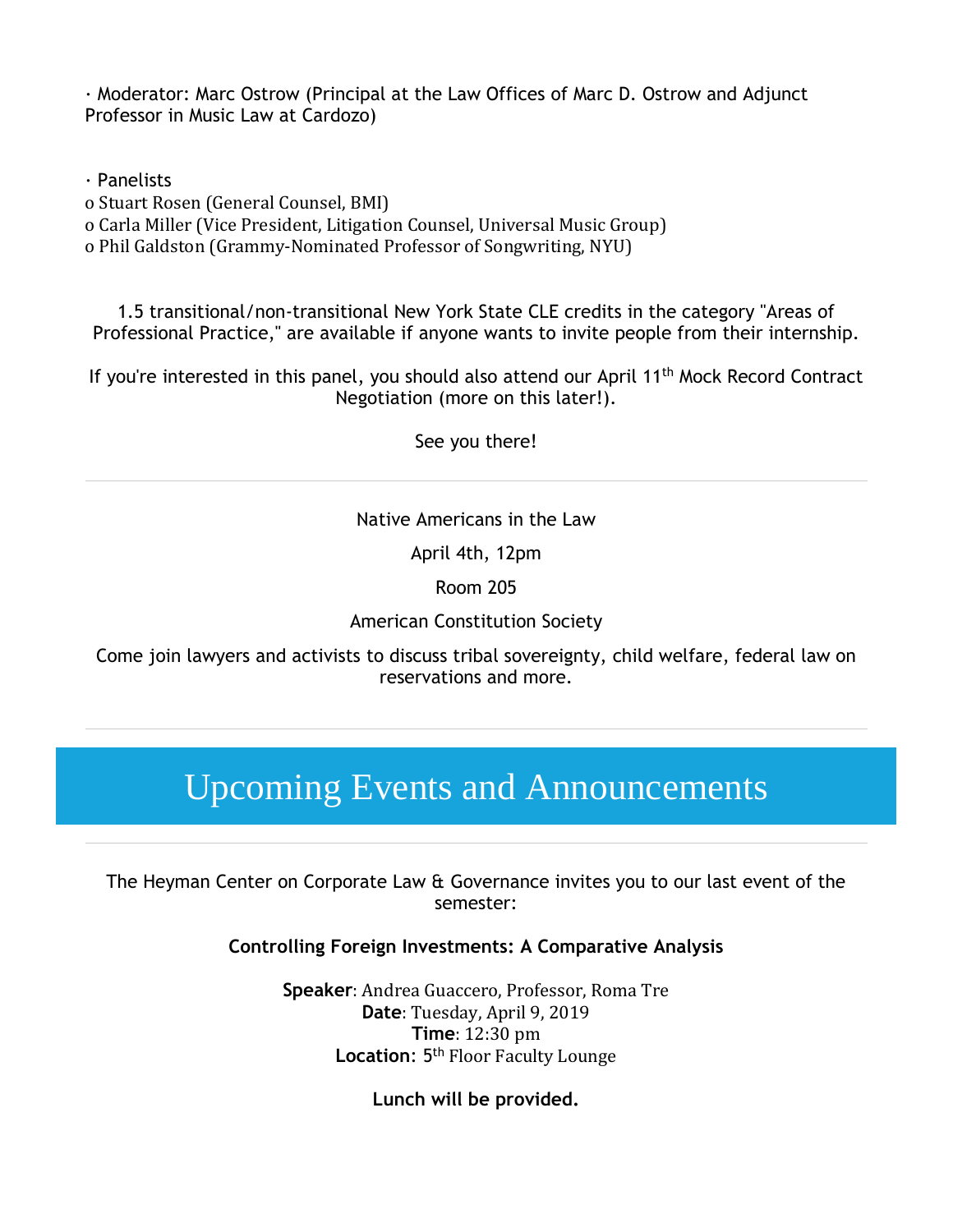Please join us for a lunch talk with Professor Andrea Guaccero, from Roma Tre in Italy! Professor Guaccero's talk will focus on the different models of control of foreign direct investments as utilized by the US and the EU.

In a world where foreign direct investments are becoming more prominent in political debate, legal systems are implementing a new pervasive way to control them.

Professor Guaccero will analyze the Foreign Investment Risk Review Modernization Act of 2018 (FIRRMA) adopted by the US Congress, and the Regulation (EU) no. 2019/452 establishing a framework for the screening of foreign direct investments into the EU, adopted in 2019 by the European Parliament and the EU Council.

This event is open only to the Cardozo community. If you register and can no longer attend, please let us know so that we have an accurate headcount for catering purposes.

#### Please join the **Family Law Society** for our first ever **MOVIE NIGHT** on **April 9** from **4-6 PM** in **Room 407**!

#### We will be serving yummy sandwiches  $\alpha$  will be showing the award-winning **The Florida Project**.

The Florida Project is a deeply moving and unforgettably poignant look at childhood. Set on a stretch of highway just outside the imagined utopia of Disney World, The Florida Project follows a six-year-old and her rebellious mother over the course of a single summer. The two live week to week at "The Magic Castle," a budget motel, whose stern exterior hides a deep reservoir of kindness and compassion. Despite her harsh surroundings, the precocious and ebullient six year old has no trouble making each day a celebration of life, her endless afternoons overflowing with mischief and grand adventure as she and her ragtag playmates fearlessly explore the utterly unique world into which they've been thrown. Unbeknownst to the child, however, her delicate fantasy is supported by the toil and sacrifice of her mother, who is forced to explore increasingly dangerous possibilities in order to provide for her daughter.

We are excited to see you all there!

Reality of the Gaza Strip Today and How It Got There April 9th, 12:15 - 1:30pm in Room 205

Middle Eastern lunch will be served

Please join LDB for Human Rights, JLSA and the Federalist Society in hosting Colonel (Res.) Grisha Yakubovich for a unique insight on the Gaza Strip. Col. Yakubovich concluded his military service as head of the civil department for the Coordinator of Government Activities in the Territories ( C.O.G.A.T.) in 2016, and currently serves as a policy and strategy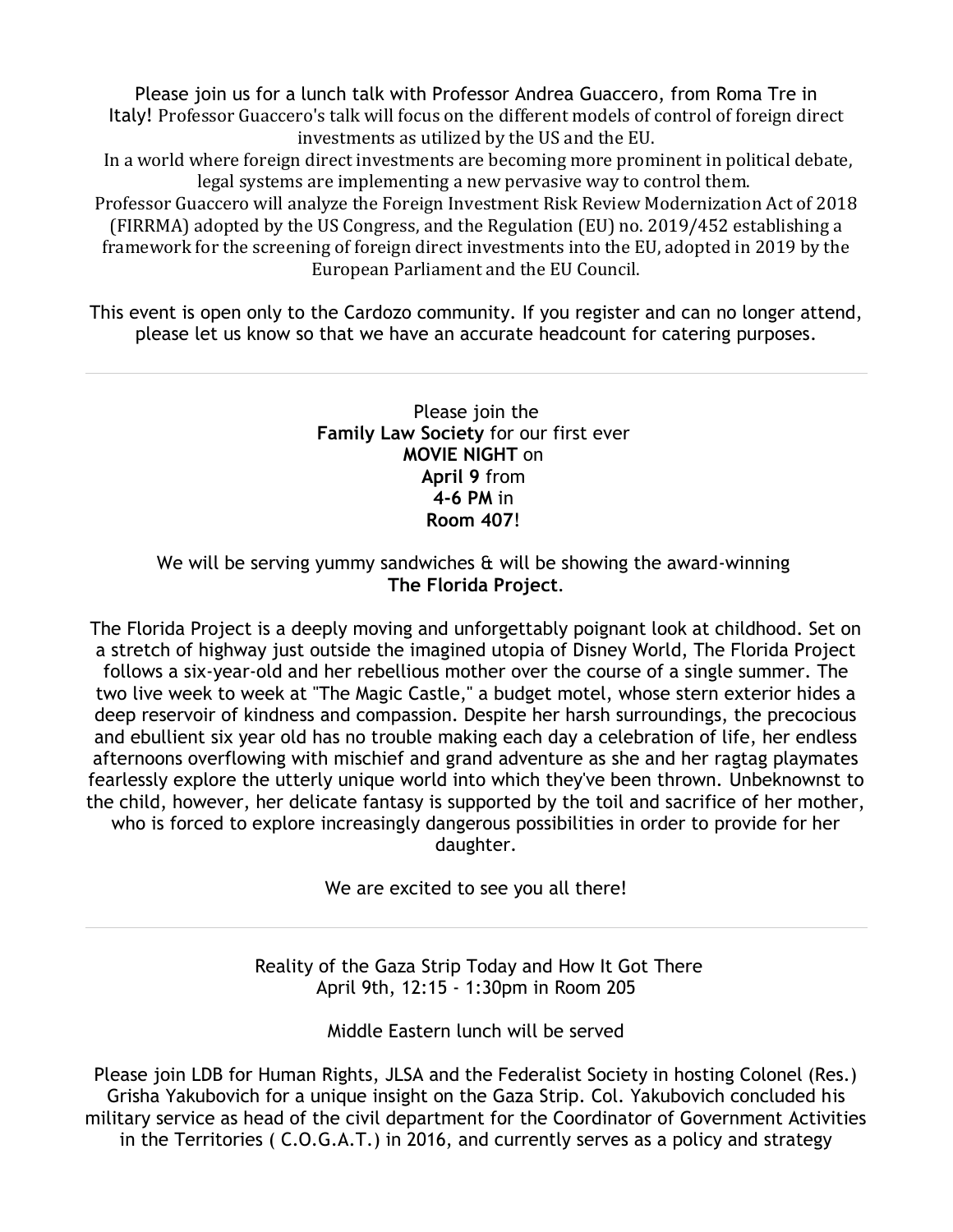consultant to non-governmental organizations and governmental agencies throughout the globe.

With over thirty years of first-hand experience initiating and executing cooperative efforts between Israelis and Palestinians amongst the highest levels of both the public and private sectors, Colonel Grisha Yakubovich's unique expertise has rapidly emerged as a highlyvaluable perspective sought out by the international community on policy matters pertaining to the Israel-Palestinian dynamic.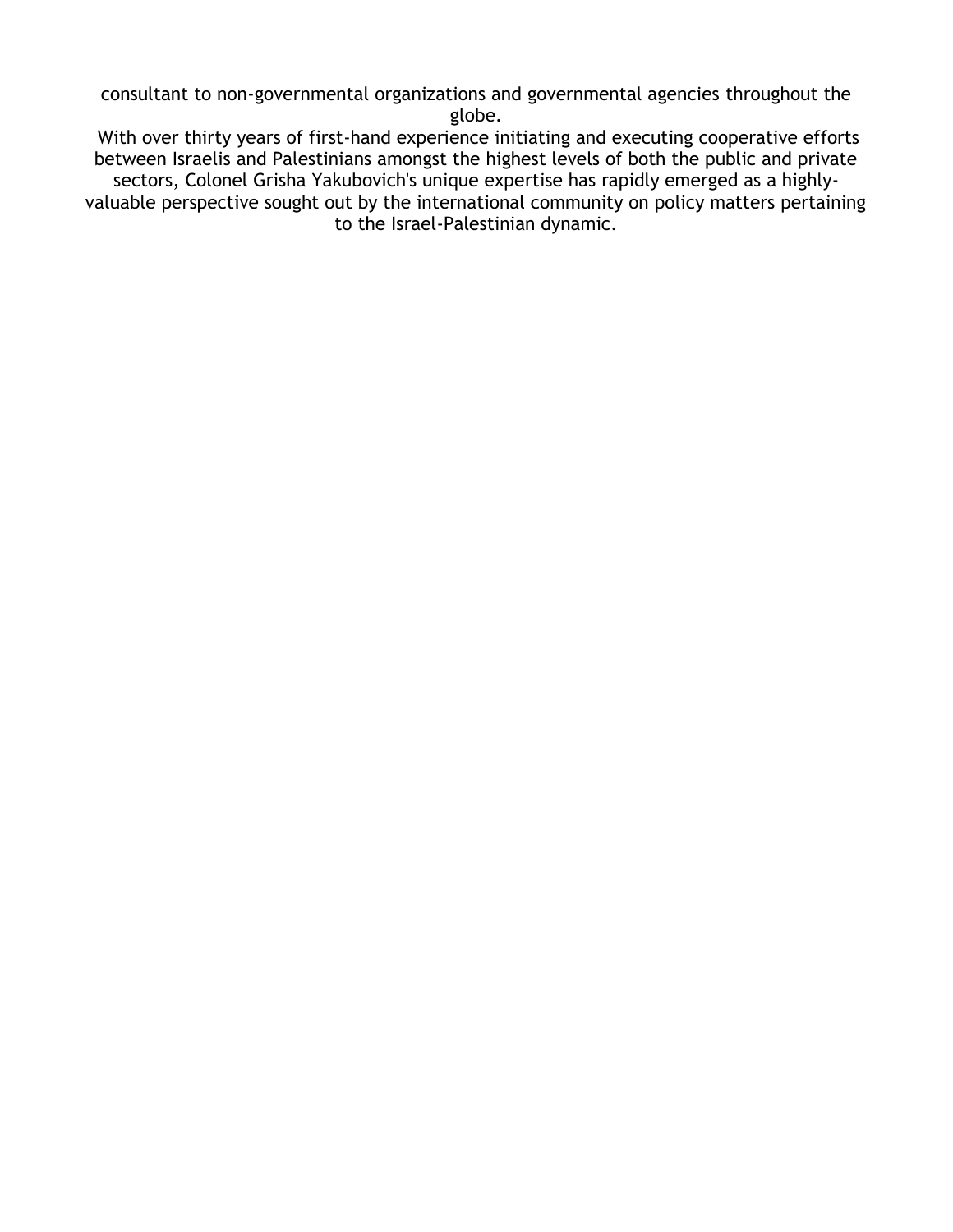## Friday, April 5, 2019

The Library will be closing at 6:00pm. The Building closing time for today is 7:15pm.

There were no events requested at this time.

## Upcoming Events and Announcements

### **ATTENTION LLM GRADUATES!**

The LLM Student Speak-Off will take place on Monday, April 8<sup>th</sup> at 12pm in Room 1008

The LLM Graduation Student Speaker will be decided on by a vote from those in attendance following all of the speakers.

(LLMs only, please)

### Please note that you must hear all speakers in order to be eligible to vote!

Food will be served.

Hello Graduates!

As a reminder, Island Photography will taking professional cap and gown and business casual portraits this **Monday, April 8th and Tuesday, April 9th from 9am-4pm**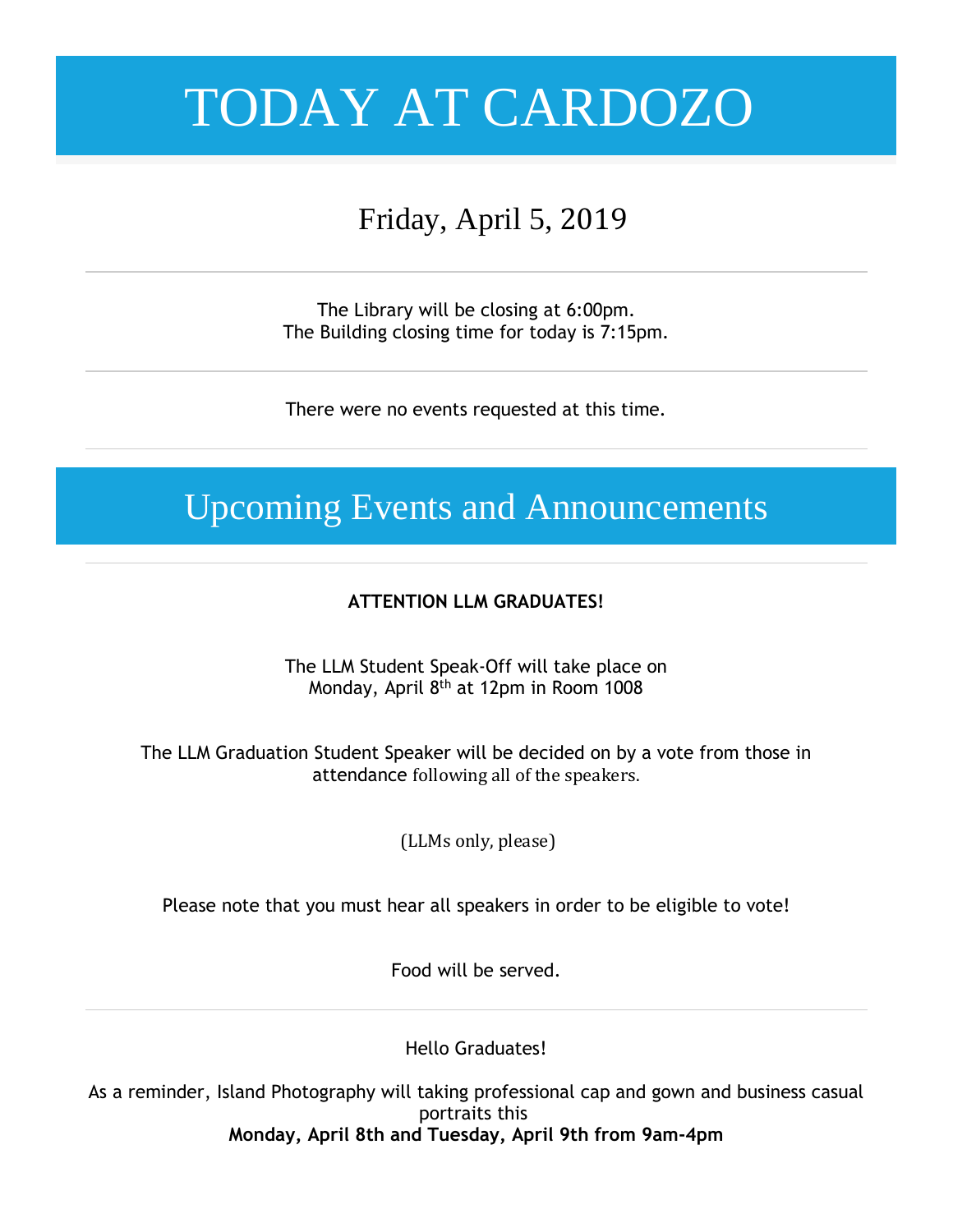**in the Third Fl Lounge.**

**Caps and gowns will be provided for your portraits.**

Portrait sessions are \$10 and last about 9 minutes. Proofs will be available for purchase online and sent to the mailing address you provide.

Appointments are required.

### **ATTENTION JD GRADUATES!**

The JD Student Speak-Off will take place on Wednesday, April 10<sup>th</sup> at 12pm in the 3<sup>rd</sup> Fl Lounge

The JD Graduation Student Speaker will be decided on by a vote from those in attendance following all of the speakers.

(3Ls only, please)

Please note that you must hear all speakers in order to be eligible to vote!

Food will be served.

### \*\*ATTENTION 1L STUDENTS\*\*

Following final exams, 1Ls who have completed their first full year of coursework can participate in the Spring Writing Competition. The Writing Competition, in conjunction with grades and rankings, will help determine placement on Cardozo's journals (including the *Cardozo Law Review*), Moot Court Honor Society, and the ADR Competition Team Honor Society.

> The Spring Writing Competition will take place **Monday, May 20, 2019 - Wednesday, May 22, 2019.**

Attendance at the informational meeting is **mandatory** for 1Ls who wish to participate in the Spring Writing Competition. Attendance will be taken.

### **MANDATORY INFO SESSIONS**:

**Sections A, B, F:** Monday, April 8 at 12PM-1:15PM in the Moot Court Room